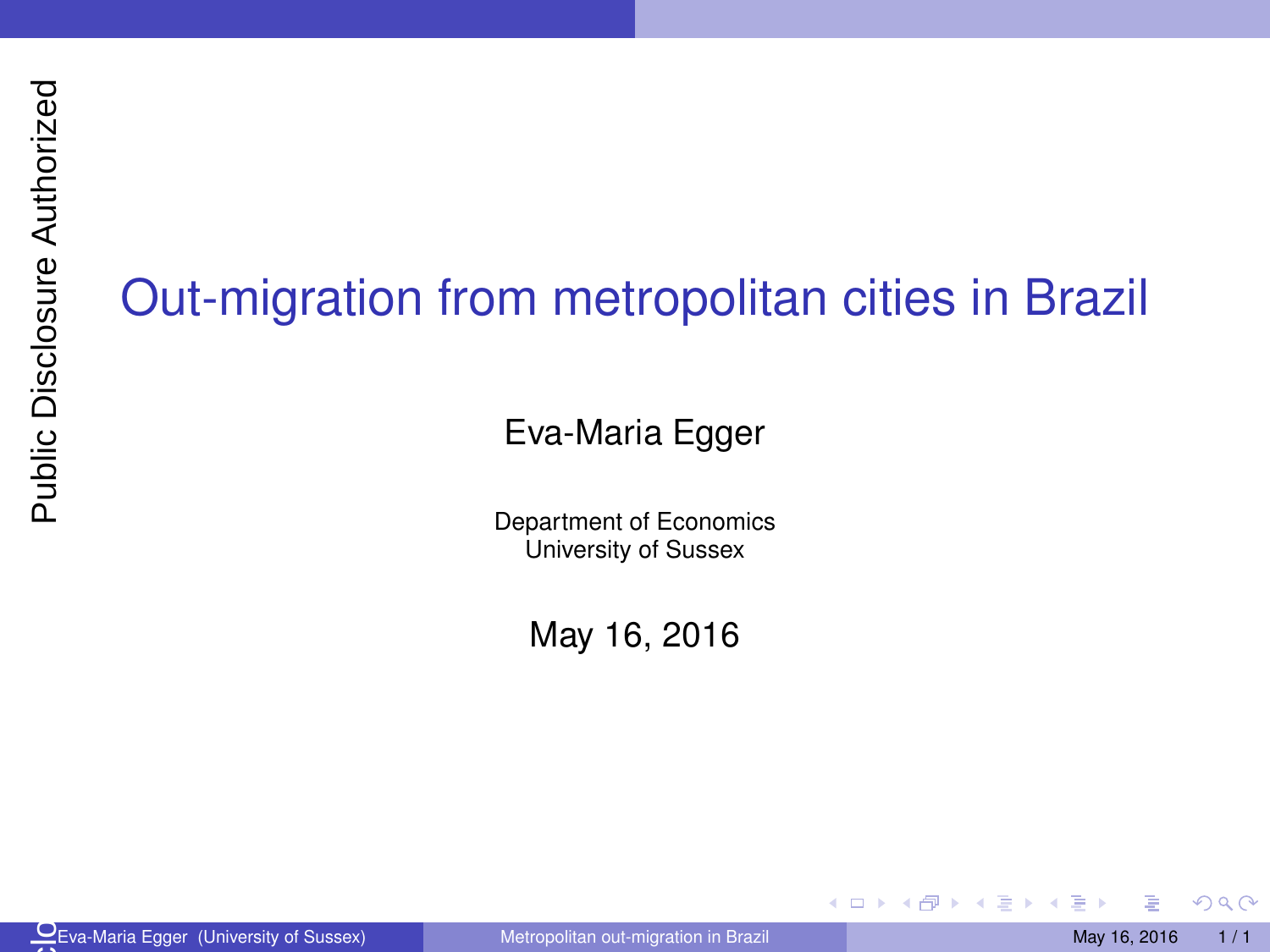<span id="page-1-0"></span>Around 10% (around 6 Mio. people) of 25-65 year old Brazilian workers moved between 2000 and 2010.

Table 1: Migrants between metropolitan and non-metropolitan micro-regions between 2009 and 2010.

|                                 | Destination                   |       |  |
|---------------------------------|-------------------------------|-------|--|
|                                 | Non-metropolitan Metropolitan |       |  |
| Origin                          |                               |       |  |
| Non-metropolitan                | 46.9%                         | 21%   |  |
| Metropolitan                    | 19.2%                         | 13.1% |  |
| N=810,196, using survey weights |                               |       |  |

 $QQ$ 

イロメ イ母メ イヨメ イヨメ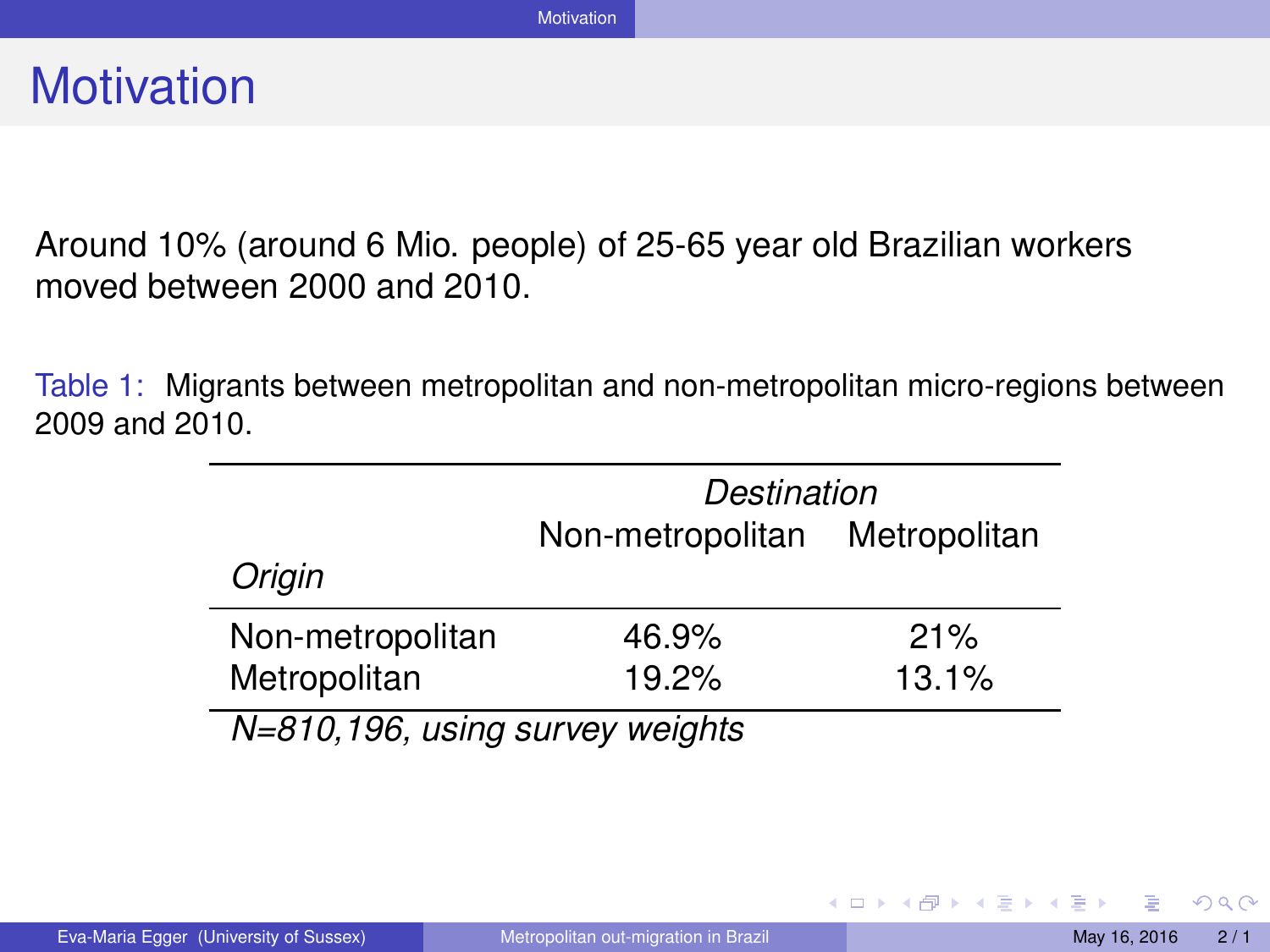<span id="page-2-0"></span>**Micro-regions:** administrative unit of neighbouring municipalities, which share local labour market and economic activities:

- Non-metropolitan: inhabitants <1 Million, *N = 536*
- ۰ Metropolitan: inhabitants >= 1 Million (UNWUP definition), *N = 22*



Figure 1: Map of greater regions and metropolitan cities of Brazil.

Migrants leaving metropolitan cities  $0 - 61.9493$ 

Figure 2: Map of micro-regions of destination of migrants leaving metropolitan cities in 2009.

**K ロ ト K 何 ト K ヨ ト**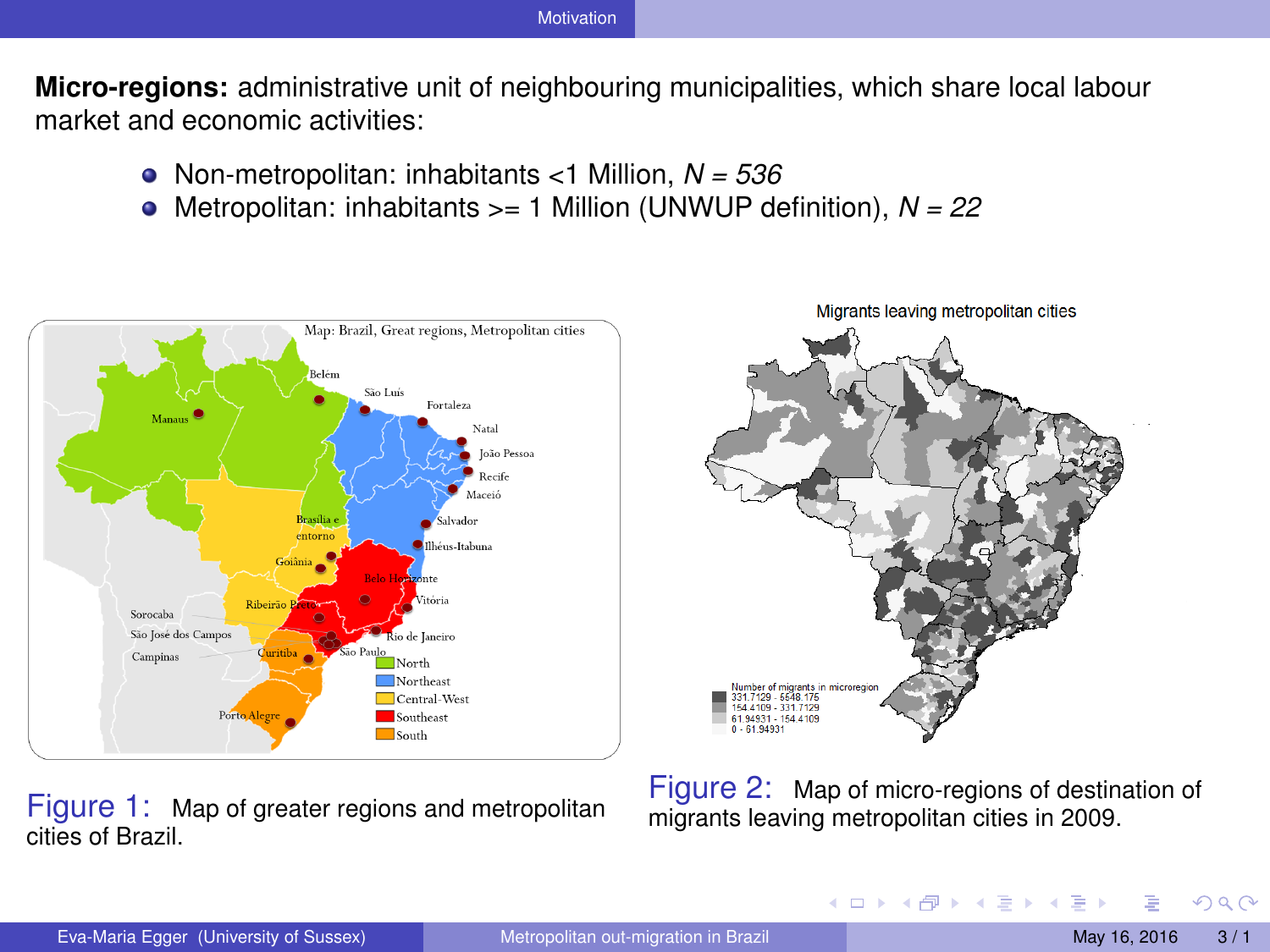#### <span id="page-3-0"></span>Table 2: Characteristics of micro-regions in 2010

|                   | Non-metropolitan | Metropolitan |
|-------------------|------------------|--------------|
| Population        | 213,680          | 2,679,687    |
| Hourly wage (R\$) | 7.03             | 11.51        |
| Room rent (R\$)   | 50.37            | 81.45        |
| Unemployed        | 0.05             | 0.07         |

- Literature mainly focuses on migration into capitals and metropolitan centers in developing countries, following two-sector development model (Harris-Todaro 1970)
- Demographic data from Brazil (Census 2010) shows large share of migration **out of** metropolitan cities and into non-metropolitan towns

 $QQ$ 

イロメ イ母メ イヨメ イヨメ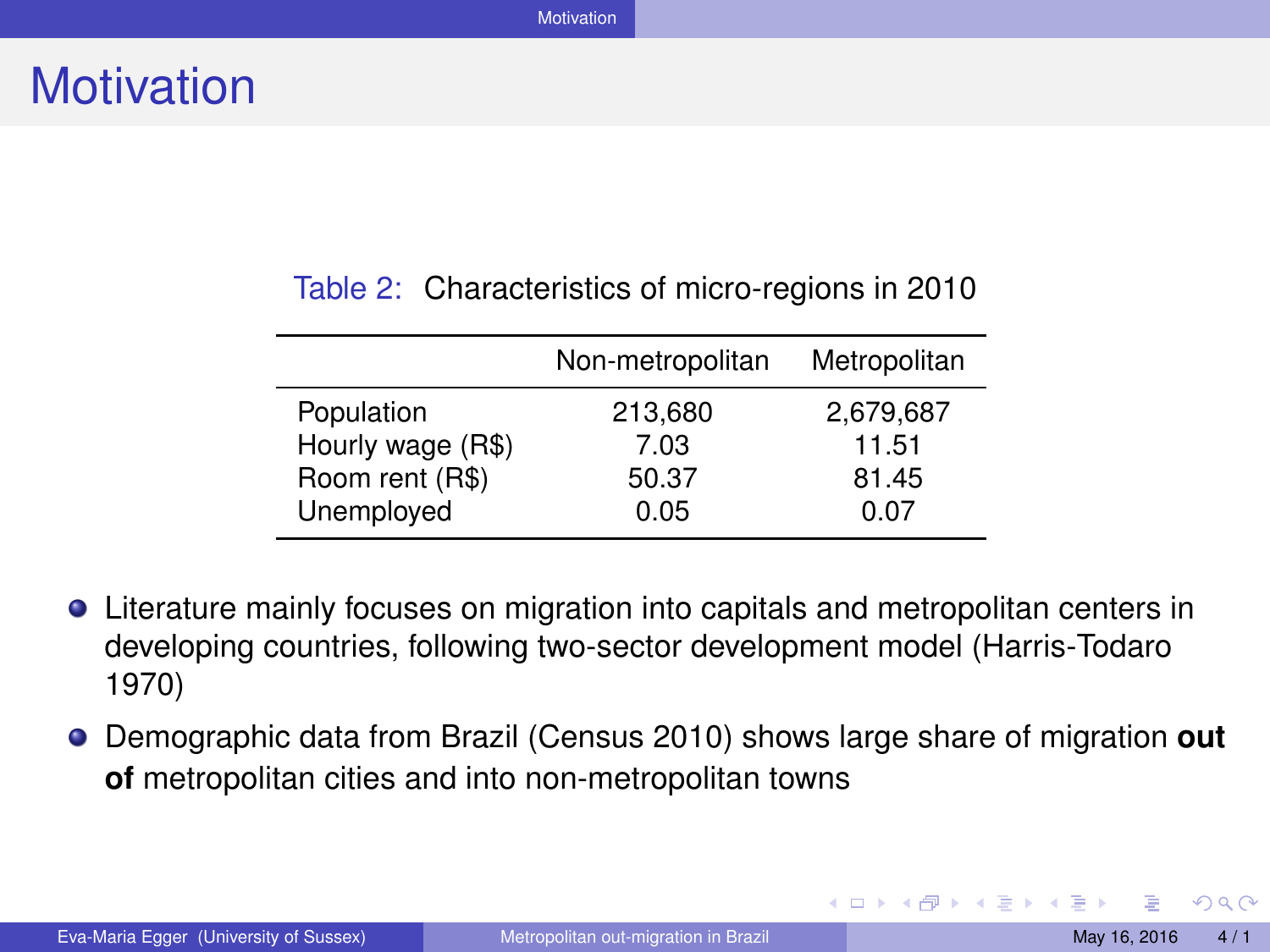### <span id="page-4-0"></span>Research question

- What is the return to migrating out of metropolitan cities in nominal and real terms?
- Estimate the counterfactual: What would the migrants have earned had they not moved out of the metropolitan city?

Empirical analysis:

- Challenges: Selection bias
- Matching method to reduce bias

Results:

• Real wage return for out-migrants positive, but negative nominal return for low educated workers.

◂**◻▸ ◂<del>╓</del>▸**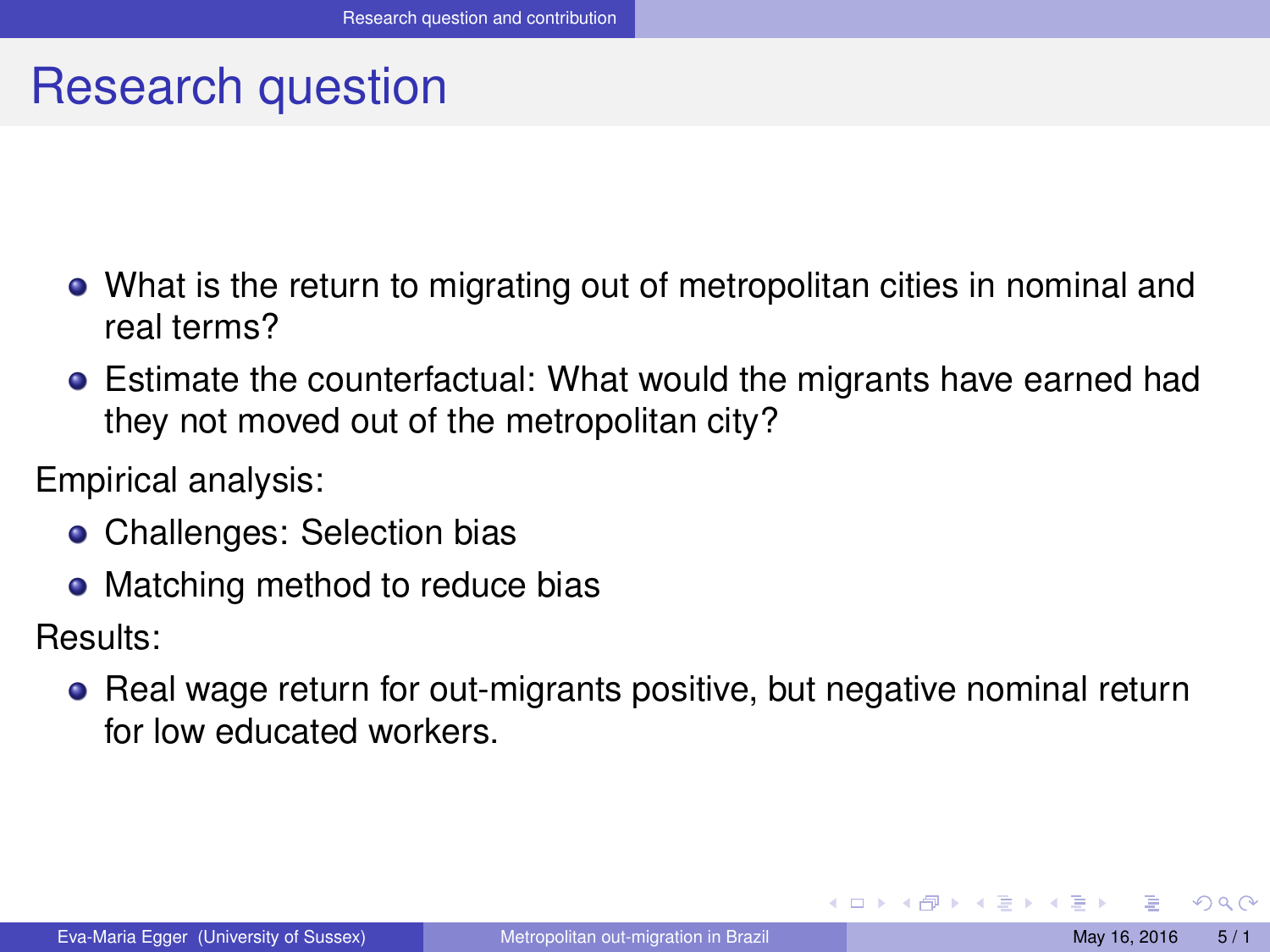#### <span id="page-5-0"></span>**Literature**

- Migration decision and location choice:
	- Theory of cost-benefit rationality of migration:
		- Lewis 1954, Harris/Todaro 1970, Sjaastadt 1969, Tunalı 2000
	- Spatial equilibrium models:
		- Roback 1982, Moretti 2011, Diamond 2015, Chauvin et al. 2016, Morten and Oliveira 2016
- Counterfactual scenario of migrants in developing country:
	- McKenzie, Gibson and Stillman 2006, Brown and Jimenez 2008, Adams 1989/2006/2008, Adams and Cuecuecha 2013
- Importance of medium-sized cities:
	- Christiaensen et al. 2013, Fan and Stark 2008
- Migration in Brazil:
	- Yap 1976, Santos and Ferreira 2007, Fally et al. 2010, Aguayo-Tellez et al. 2010, Morten and Oliveira 2016

in the second property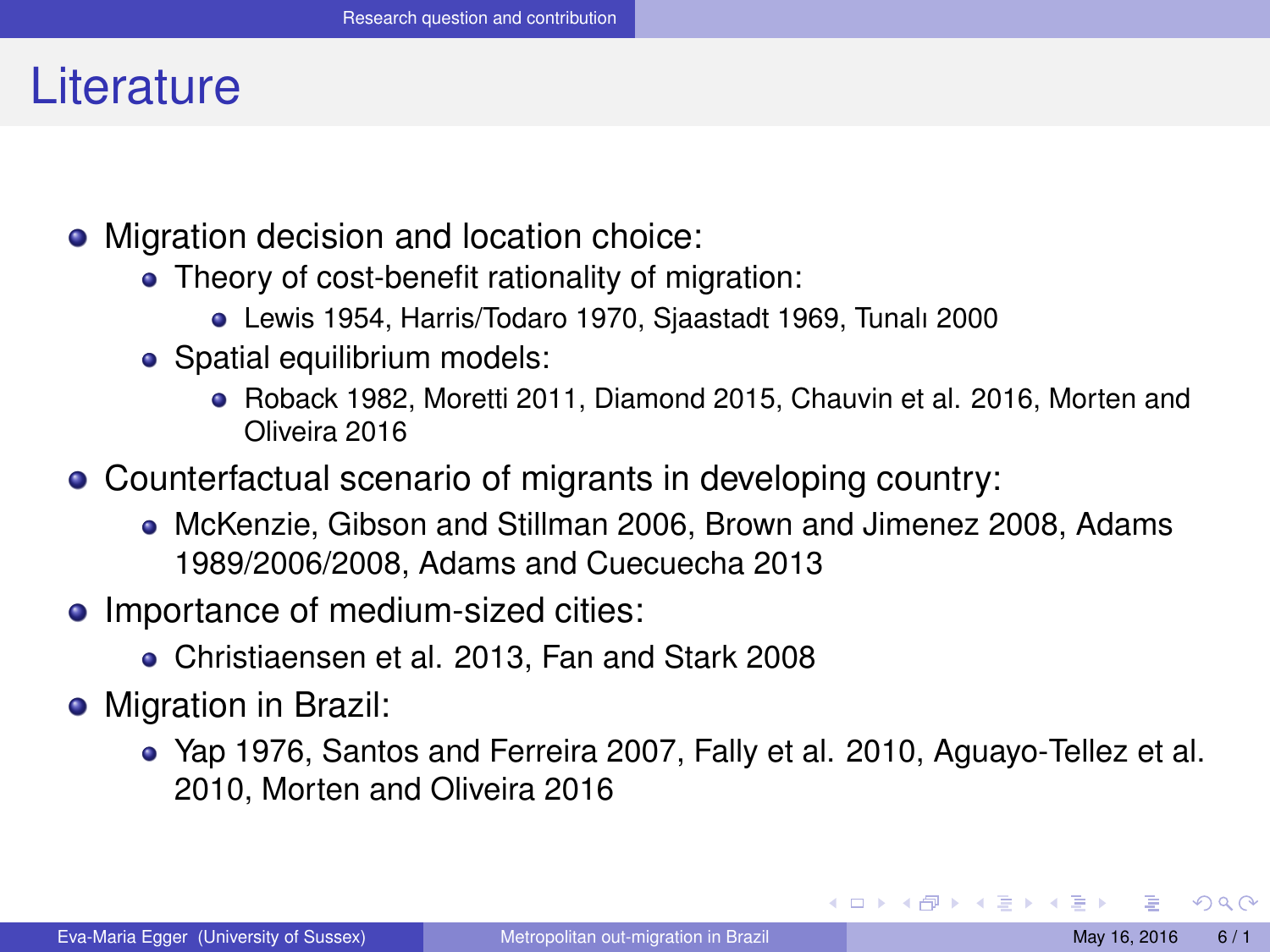<span id="page-6-0"></span>

- **1 Censo Demográfico 2010**: 10% nationally representative survey of Brazilian population Census 2010:
	- **Cross-section of 20 Mio. individuals**
	- Full spatial coverage, municipality level
	- Information on household composition, living conditions, labour market, education, geographic location, **migration** (municipality of former residence and years since migration)
- 2 **Ipeadata**: Information on micro-region characteristics:
	- Information on GDP, exports, population, internal market access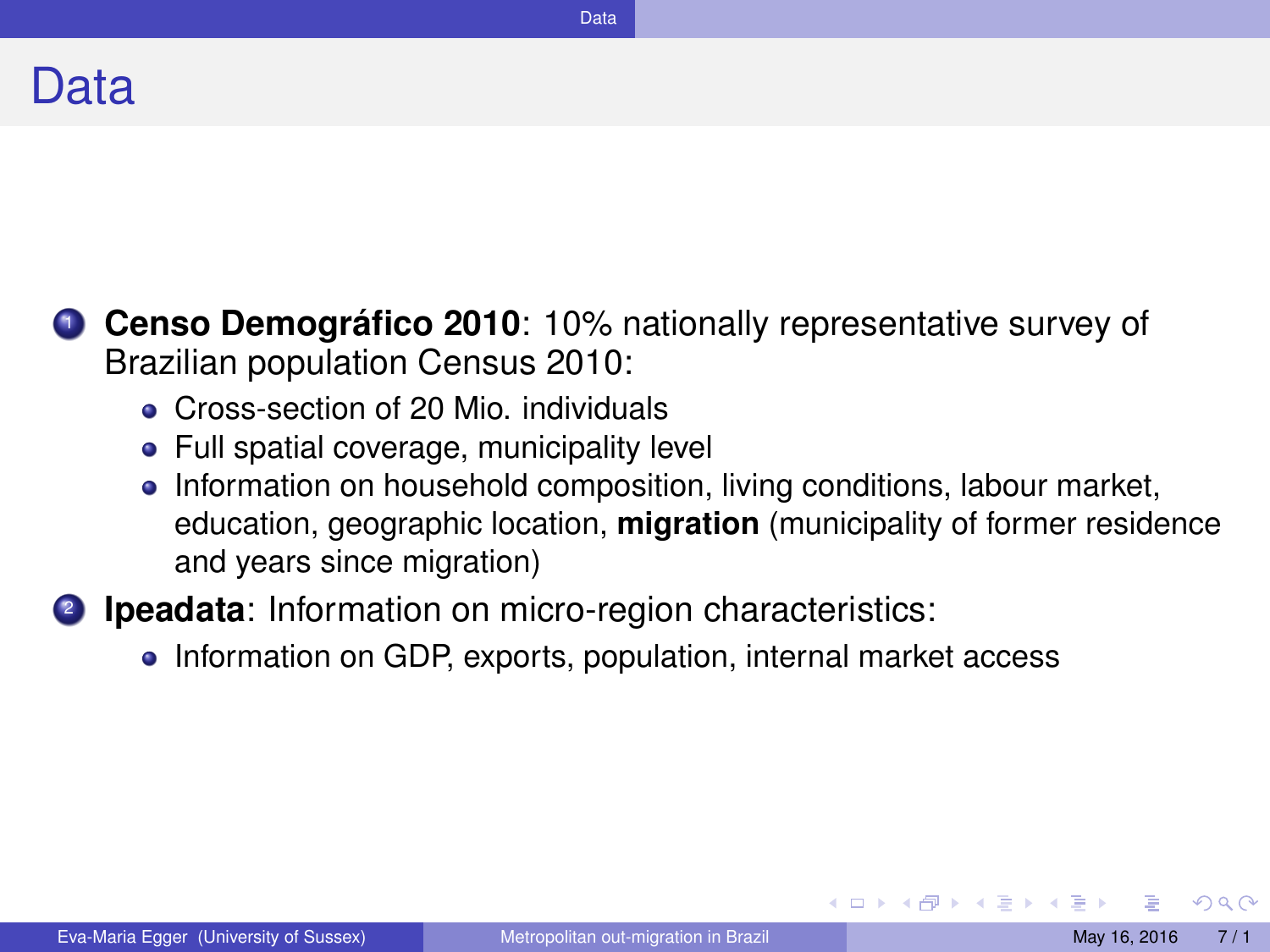## <span id="page-7-0"></span>Methodology: Counterfactual wages

The comparison of migrant wages between origin and destination can be interpreted as an evaluation problem.

Thus, the wage difference due to migration can be identified for migrants as average treatment effect on the treated (ATET):

$$
ATET = E(Y^1 - Y^0 | M = 1) = E(Y^1 | M = 1) - E(Y^0 | M = 1)
$$
 (1)

 $E(Y^0 \mid M = 1)$  is unobservable.

(□ ) (f)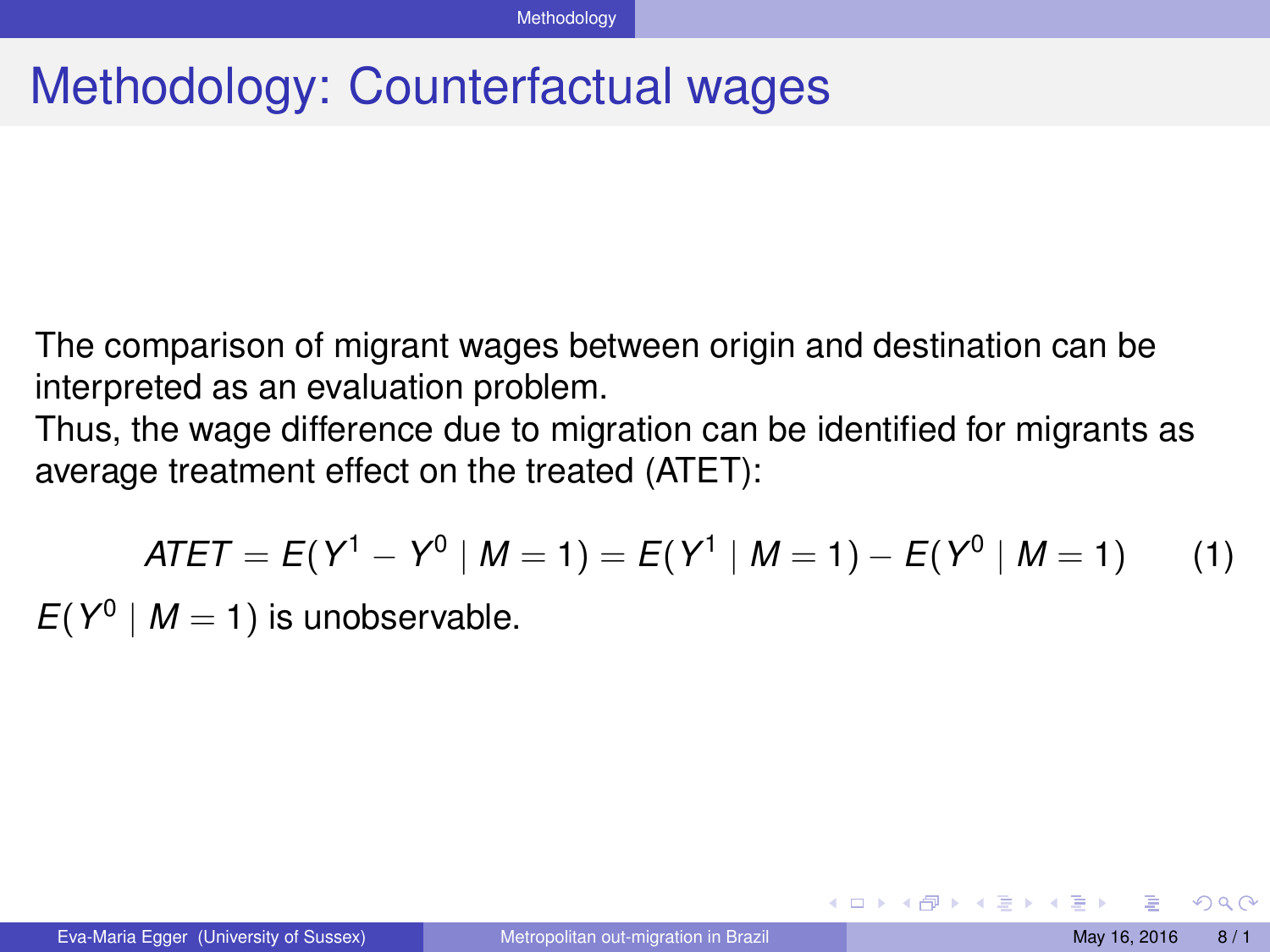## <span id="page-8-0"></span>Methodology: Counterfactual wages

Cross-sectional data:

- <sup>1</sup> Estimate wages for residents at origins of migrants.
- **2** Predict wages for migrants  $\hat{v}$
- **3** Return to migration:  $r_i = y_i^d \hat{y}_i^d$

*y*ˆ will be **biased** because migrants are not a random sample.

- Match migrants with residents at their origin based on observables using *propensity score matching (nearest neighbour)*:
	- age, sex, race, education, marital status and location (of origin for migrants)
	- Cross-section data: Sample chosen so that these characteristics cannot change.
- Predict wages based on matched sample.

**K ロ ト K 何 ト**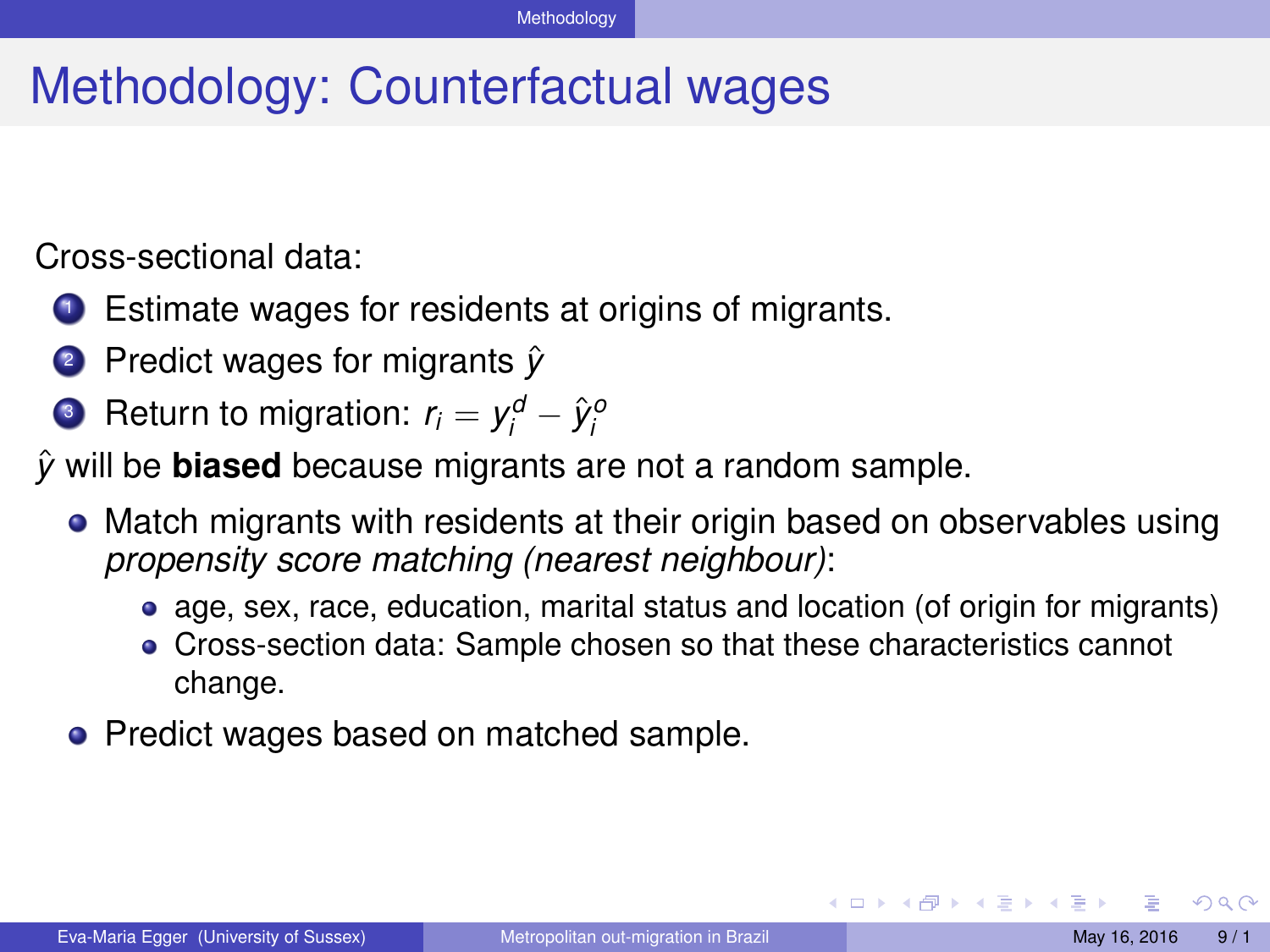### <span id="page-9-0"></span>Sample

#### **Migrants (Treatment group):** *N = 19,322*

- Live and work now in different micro-region than before and that is not their place of birth
- Exclude commuters, thus no suburbanisation
- Moved one year ago
- 25-65 years old men and women, currently not in school

#### **Non-migrants (Control group):** *N = 623,772*

- Live and work now in the micro-region that is their place of birth and have not moved
- Residents at origin micro-regions of migrants

 $QQQ$ 

イロメ イ母メ イヨメ イヨメ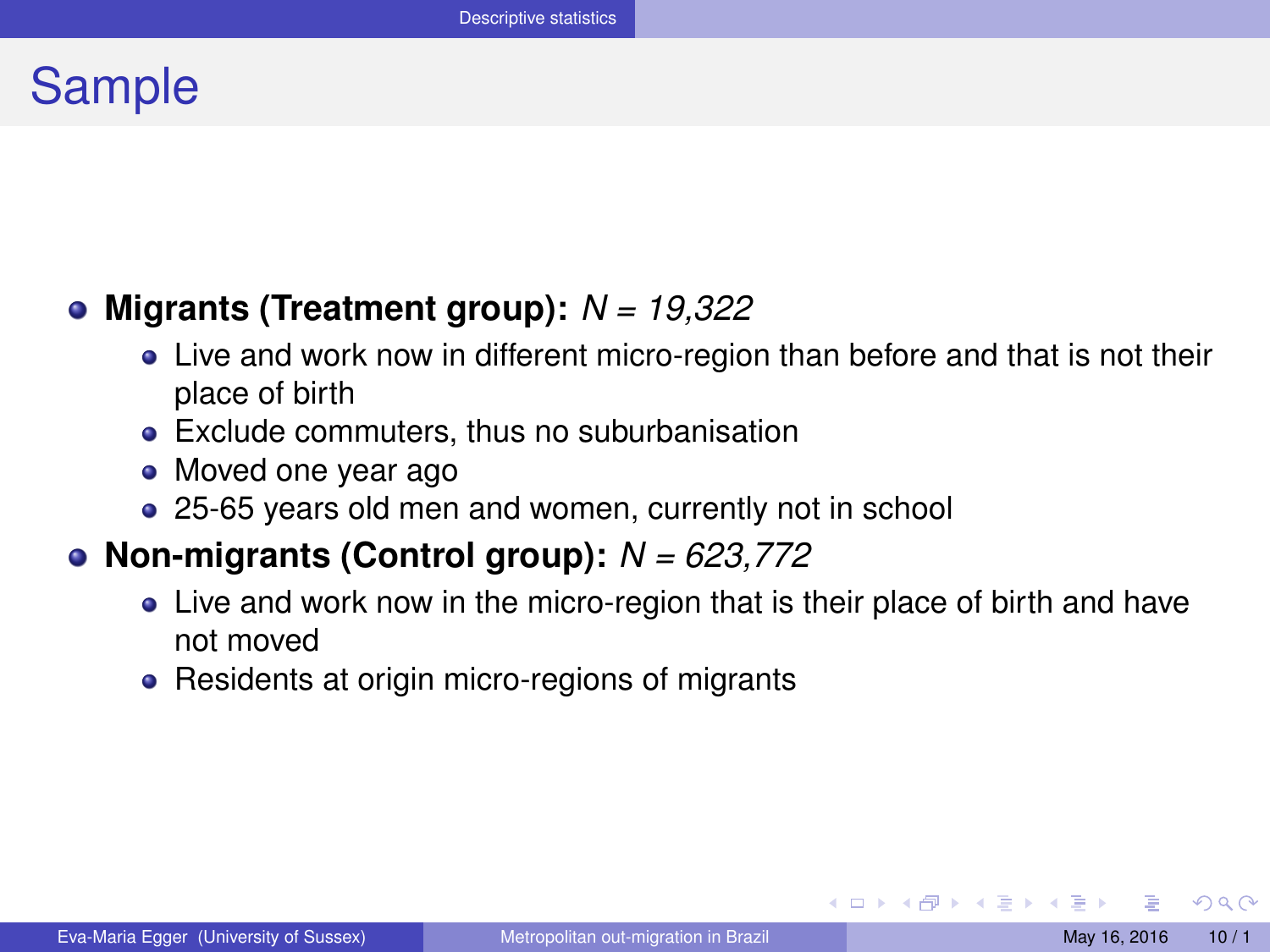| Table 3: Characteristics of migrants and non-migrants |  |  |  |  |  |
|-------------------------------------------------------|--|--|--|--|--|
|-------------------------------------------------------|--|--|--|--|--|

<span id="page-10-0"></span>

|                        | Non-metropolitan<br>residents | Metropolitan<br>out-migrants | Metropolitan<br>residents | Metropolitan<br>in-migrants |
|------------------------|-------------------------------|------------------------------|---------------------------|-----------------------------|
| Age                    | 40.25                         | 36.85                        | 40.22                     | 35.31                       |
| Female                 | 0.41                          | 0.37                         | 0.45                      | 0.38                        |
| <b>Education level</b> |                               |                              |                           |                             |
| None                   | 0.47                          | 0.29                         | 0.29                      | 0.40                        |
| Primary                | 0.16                          | 0.16                         | 0.17                      | 0.17                        |
| Secondary              | 0.26                          | 0.33                         | 0.36                      | 0.28                        |
| Higher                 | 0.11                          | 0.21                         | 0.19                      | 0.16                        |
| Labour market          |                               |                              |                           |                             |
| Log(monthly wages)     | 6.59                          | 6.95                         | 6.98                      | 6.85                        |
| Unemployed             | 0.05                          | 0.12                         | 0.06                      | 0.11                        |
| N                      | 4,184,904                     | 19,322                       | 1,598,869                 | 11,884                      |

Proportions and means computed using survey weights.

 $OQ$ 

メロメメ 倒 メメ ミメメ ミメー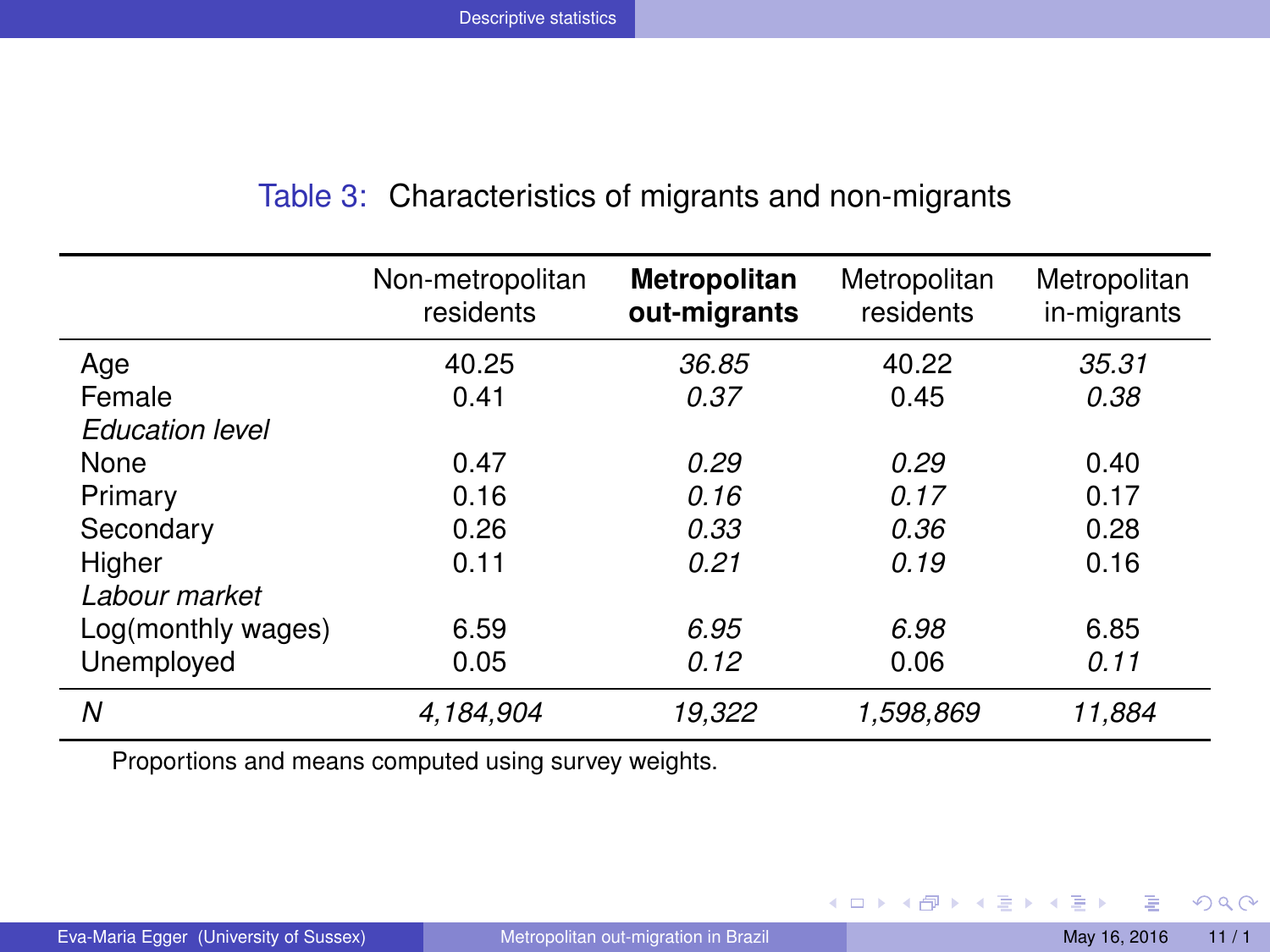#### <span id="page-11-0"></span>Results of counterfactual analysis

Table 4: Differences of actual and predicted wages for migrants, by migration direction

| Log(nominal wages)                  | Metropolitan out-migrants<br>Unmatched<br>Mean | Matched<br>Mean           |
|-------------------------------------|------------------------------------------------|---------------------------|
| Observed<br>Predicted<br>Difference | 6.87<br>6.82<br>$0.05***$                      | 6.87<br>6.93<br>-0.06***  |
| $N = 16.172$                        |                                                |                           |
| Log(real wages)                     | Mean                                           | Mean                      |
| Observed<br>Predicted<br>Difference | 2.94<br>2.73<br>$0.16***$                      | 2.94<br>2.58<br>$0.36***$ |
| $N = 16.172$                        |                                                |                           |

Significance levels \* 10% \*\* 5% \*\*\* 1% of difference between observed and predicted wages.

**←ロト ←何ト** 

∍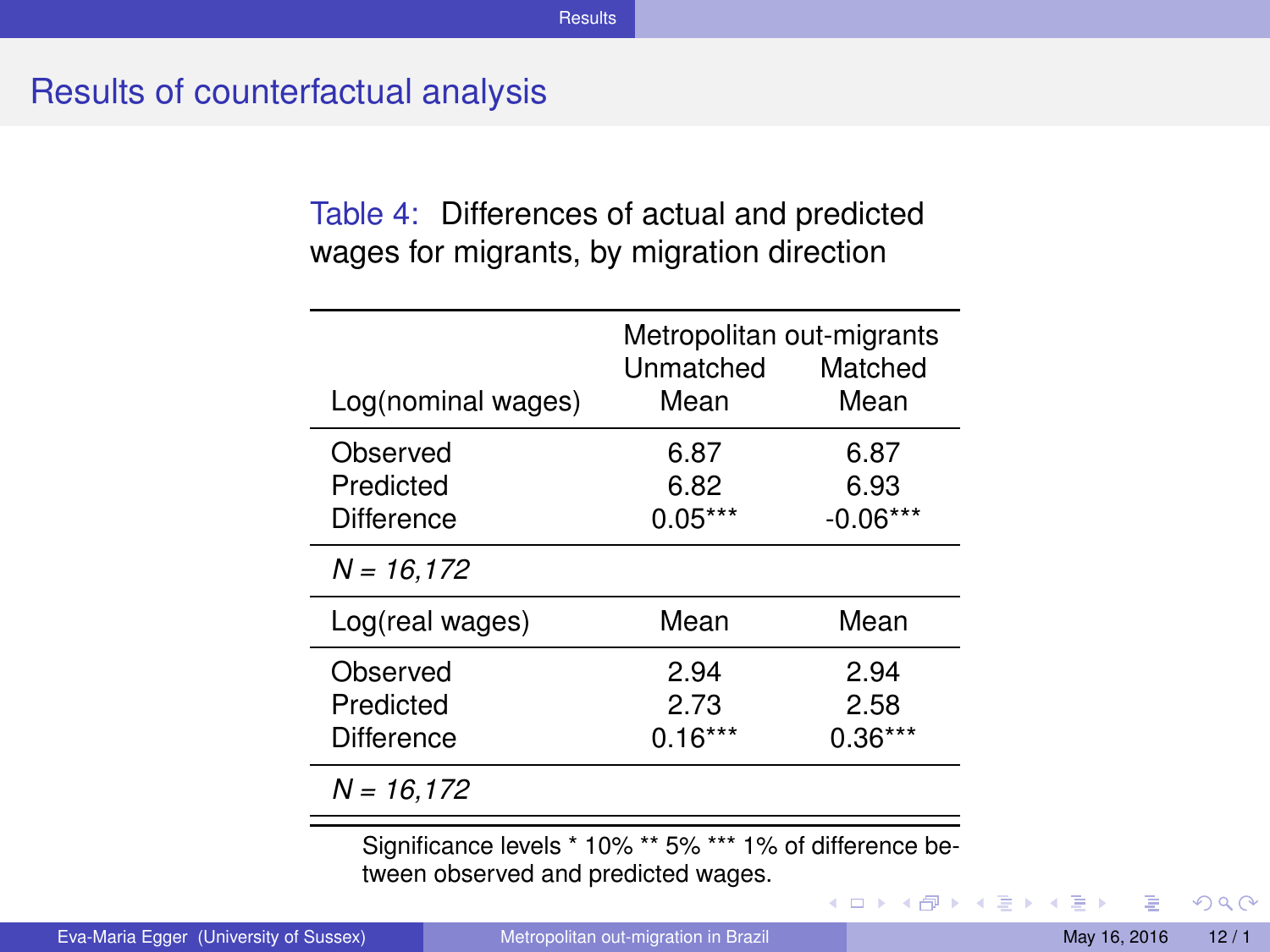#### **[Results](#page-12-0)**

<span id="page-12-0"></span>

Distributions are statistically significantly different according to Kolmogorov-Smirnov test of equal distributions.

**◆ ロ ▶ → 何** 

D-B E

 $\left( 1\right)$ 

× ×.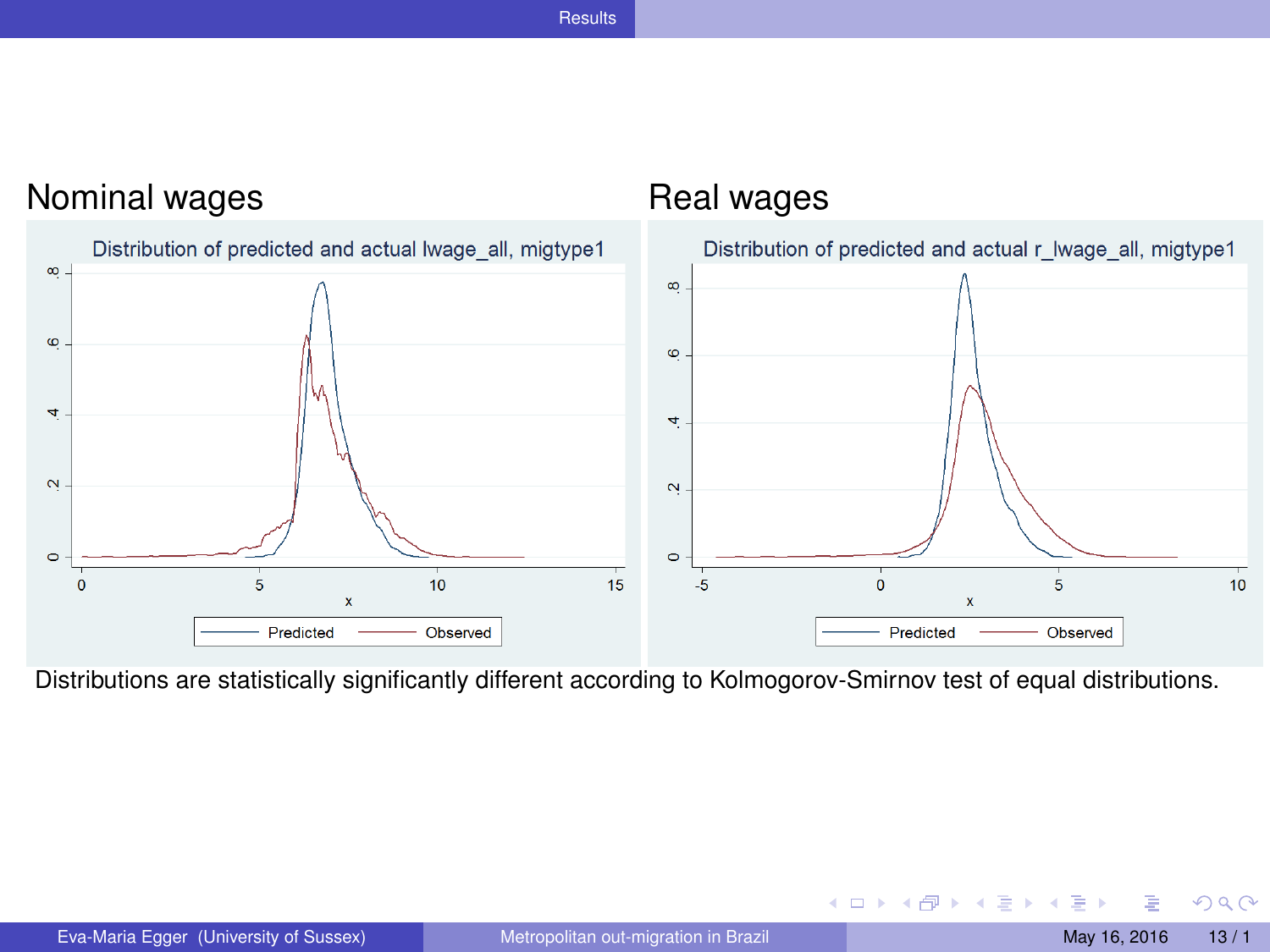### <span id="page-13-0"></span>By education level

Table 5: Differences of actual and predicted wages for migrants after matching, by education level

|                                                                                               | Metropolitan out-migrants<br>High educated  Low educated |                         |  |
|-----------------------------------------------------------------------------------------------|----------------------------------------------------------|-------------------------|--|
| Log(nominal wages)<br>Log(real wages)                                                         | $0.34***$<br>$0.43***$                                   | $-0.05***$<br>$0.09***$ |  |
| Observations                                                                                  | 3.261                                                    | 12.911                  |  |
| Significance levels * 10% ** 5% *** 1% of difference between<br>observed and predicted wages. |                                                          |                         |  |

Eva-Maria Egger (University of Sussex) [Metropolitan out-migration in Brazil](#page-0-0) May 16, 2016 14/1

**K ロ ト K 何 ト** 

あきする  $\sim$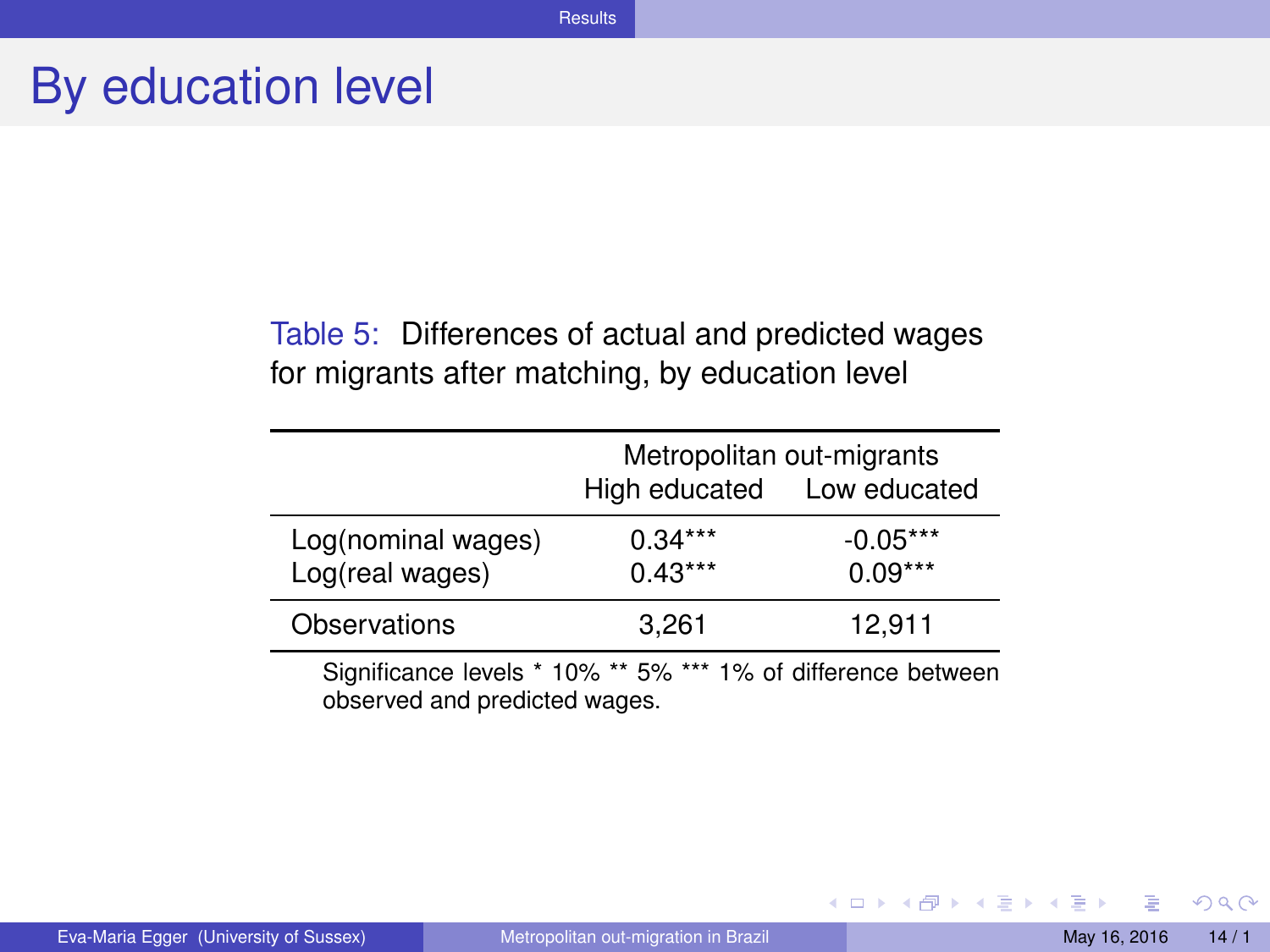#### <span id="page-14-0"></span>Further results

- Crisis effect?
	- Results from migrants in previous years confirm pattern
- Local factors that increase probability to be 'winner' (Positive wage difference):
	- Nominal wages: higher GDP growth, international market access, higher formalization, North and Central-West
	- Real wages: lower living standards, higher formalization, North and Central-West
- Local factors that increase probability for migrant at destination to be:
	- Unemployed: higher share of low skilled workers, Northeast
	- Poor: lower formalization rate, Northeast, Southeast and South

**∢ ロ ▶ ィ 何** 

化重新化重新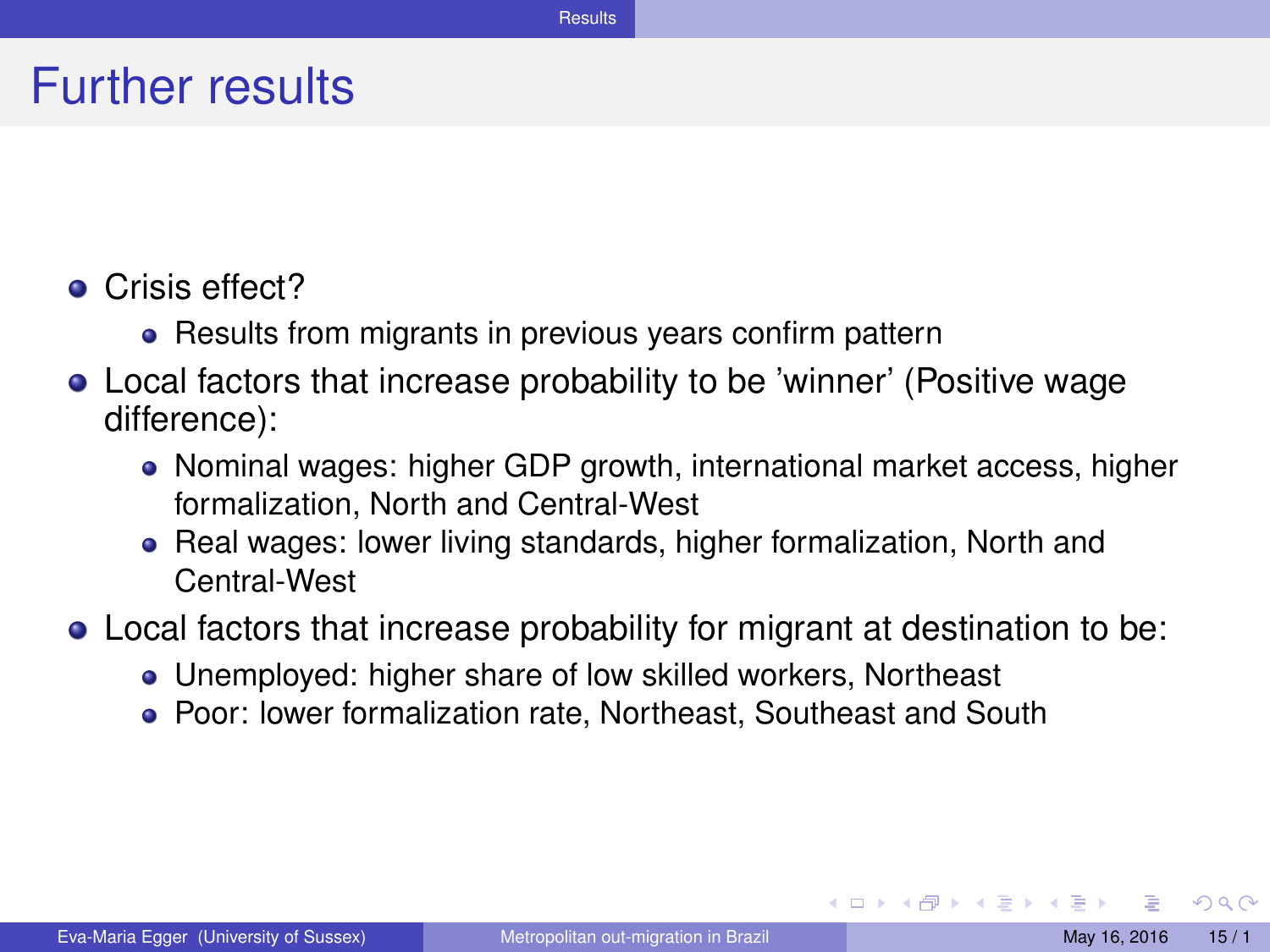### <span id="page-15-0"></span>**Conclusion**

- The return to migrating out of metropolitan cities in Brazil is **on average** positive in real terms.
	- high educated workers are pulled by demand for high skill
	- low educated workers are pushed out by high living costs
- 'Winners':
	- in fastest growing areas of North and Central-West
	- $\bullet$  in more formalized labour markets
- Non-metropolitan areas as alternative to metropolitan unemployment or informal sector.

4 D.K.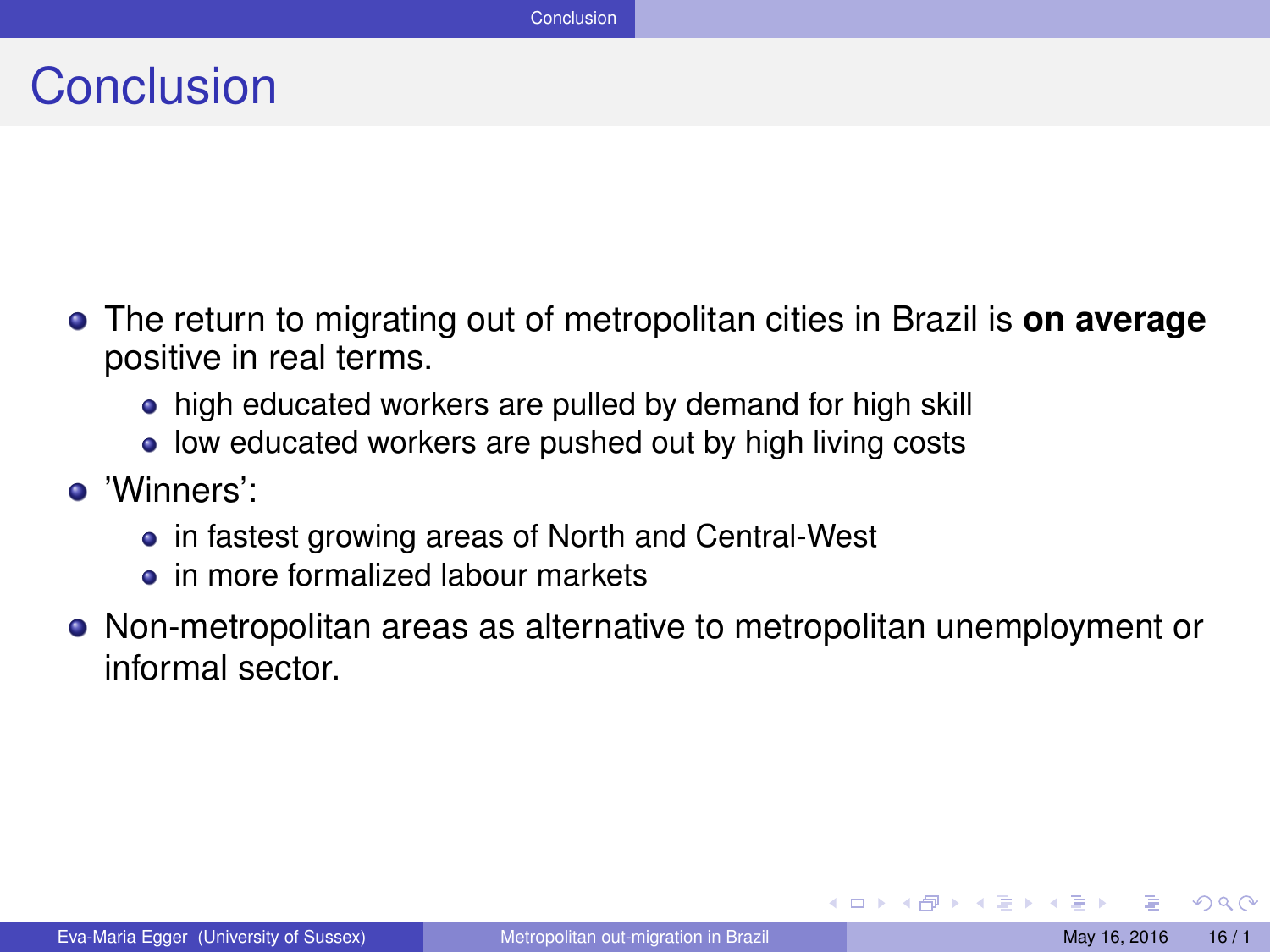# <span id="page-16-0"></span>Thank you.

 $\mathbf{p}$ 

 $298$ 

メロメメ 倒 メメ ミメメ 毛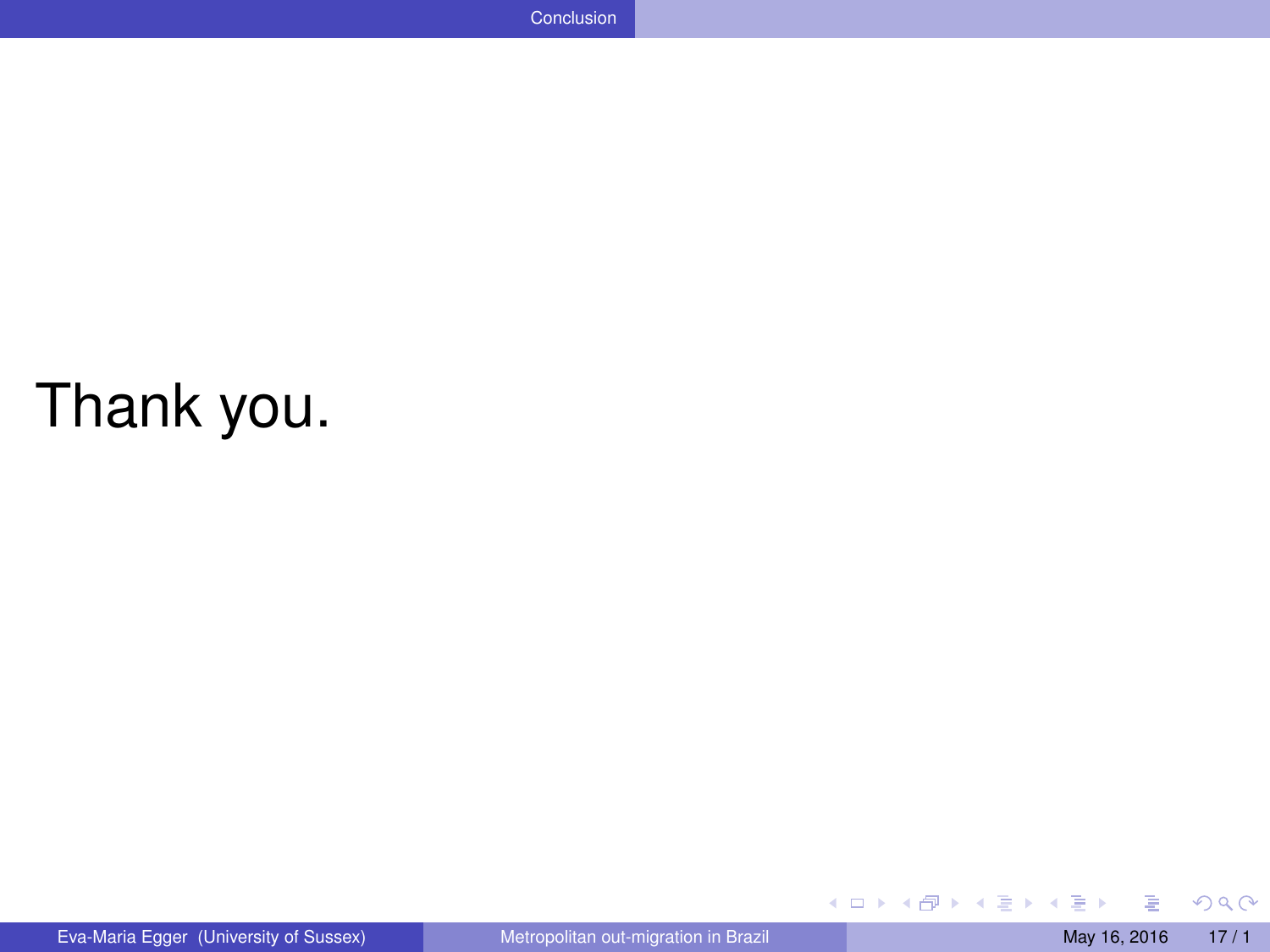<span id="page-17-0"></span>Around 10% of 25-65 year old Brazilian workers moved between 2000 and 2010, around 6 Mio. people.

Table 6: Migrants between metropolitan and non-metropolitan micro-regions between 2009 and 2010, 2000 to 2010 in parentheses.

|                                             | Destination                      |             |         |             |
|---------------------------------------------|----------------------------------|-------------|---------|-------------|
|                                             | Non-metropolitan<br>Metropolitan |             |         |             |
| Origin                                      | 2009-10                          | $(2000-10)$ | 2009-10 | $(2000-10)$ |
| Non-metropolitan                            | 46.9%                            | $(43.4\%)$  | 21%     | (25%)       |
| Metropolitan                                | 19.2%                            | (17.7%)     | 13.1%   | (13.8%)     |
| N=810,196 (5,921,494), using survey weights |                                  |             |         |             |

 $QQ$ 

イロト イ母 トイラト イラト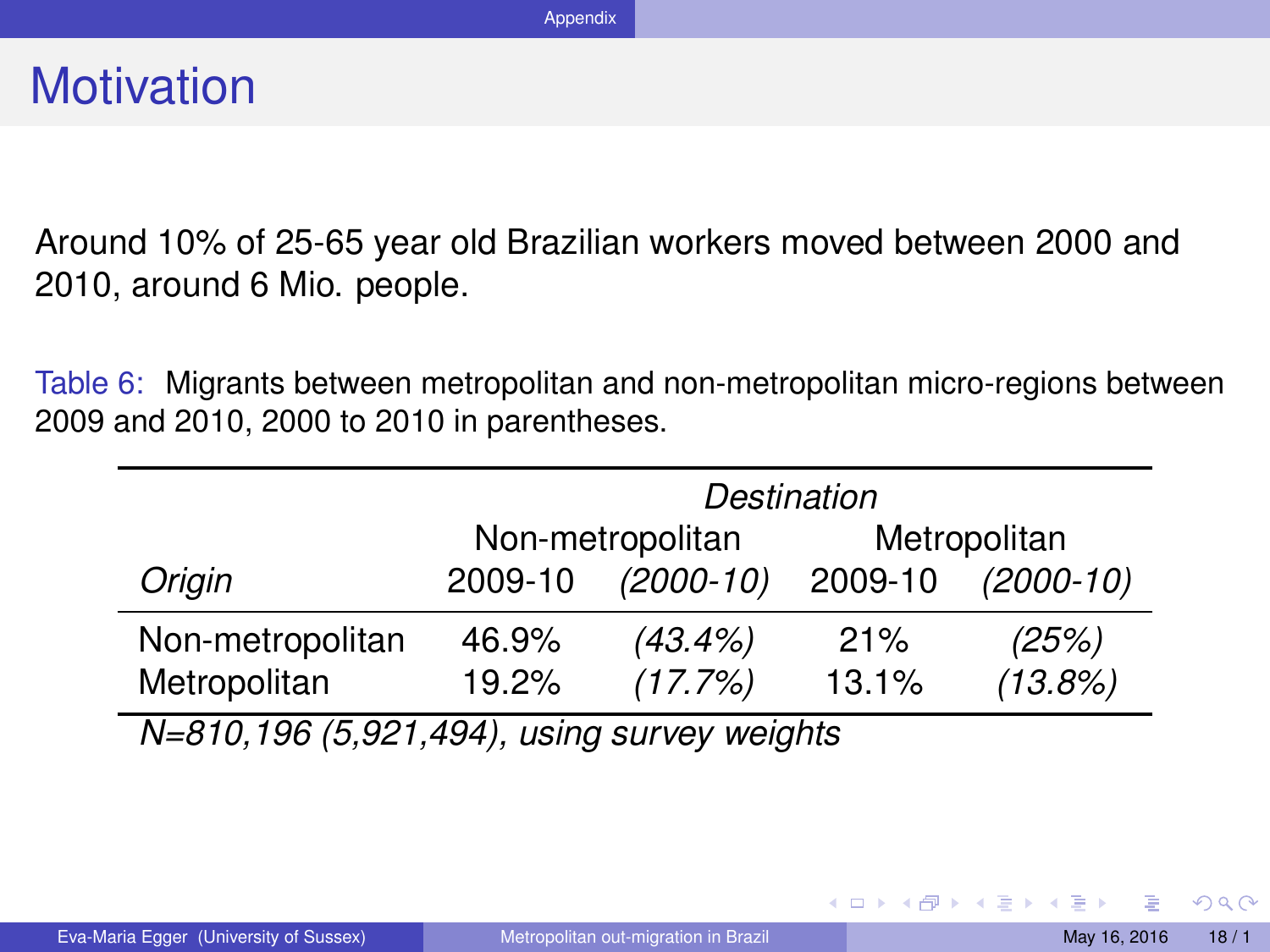<span id="page-18-0"></span>

| Non-metropolitan | Metropolitan |
|------------------|--------------|
| 50.37            | 81.45        |
| 7.03             | 11.51        |
| 1.75             | 1.59         |
| 13.575           | 16.726       |
| 0.176            | 0.156        |
| 17.076           | 20,806       |
| 258.410          | 53.202       |
| 0.789            | 0.817        |
| 0.732            | 0.768        |
| 213,680          | 2,679,687    |
|                  |              |

#### Table 7: Characteristics of micro-regions in 2010

 $298$ 

メロトメ 伊 トメ ミトメ ミト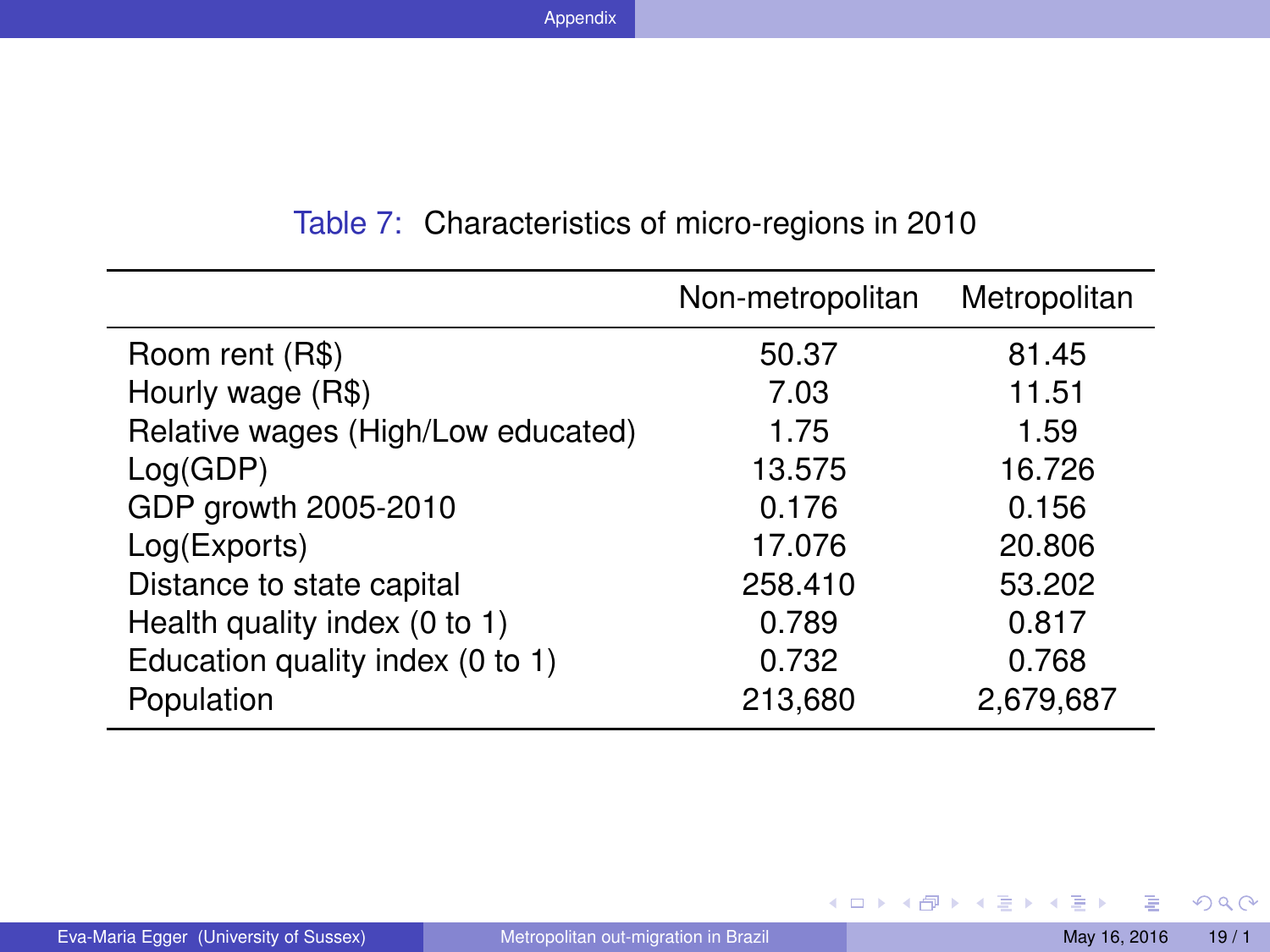<span id="page-19-0"></span>

|                            | Non-metropolitan | Metropolitan |
|----------------------------|------------------|--------------|
| Skills                     |                  |              |
| Unskilled workers          | 0.37             | 0.37         |
| Skilled workers            | 0.40             | 0.31         |
| High skilled workers       | 0.16             | 0.24         |
| Employment                 |                  |              |
| Formally employed          | 0.40             | 0.57         |
| Unemployed                 | 0.05             | 0.07         |
| Sectors                    |                  |              |
| Agriculture                | 0.30             | 0.09         |
| Industry                   | 0.18             | 0.21         |
| Services                   | 0.35             | 0.53         |
| <b>Public services</b>     | 0.12             | 0.11         |
| Living standards           |                  |              |
| Urban residence            | 0.73             | 0.97         |
| Adequate living conditions | 0.35             | 0.57         |
| Bolsa Familia recipients   | 0.09             | 0.05         |

#### Table 8: Characteristics of micro-regions in 2010

 $2Q$ 

メロトメ 伊 トメ ミトメ ミト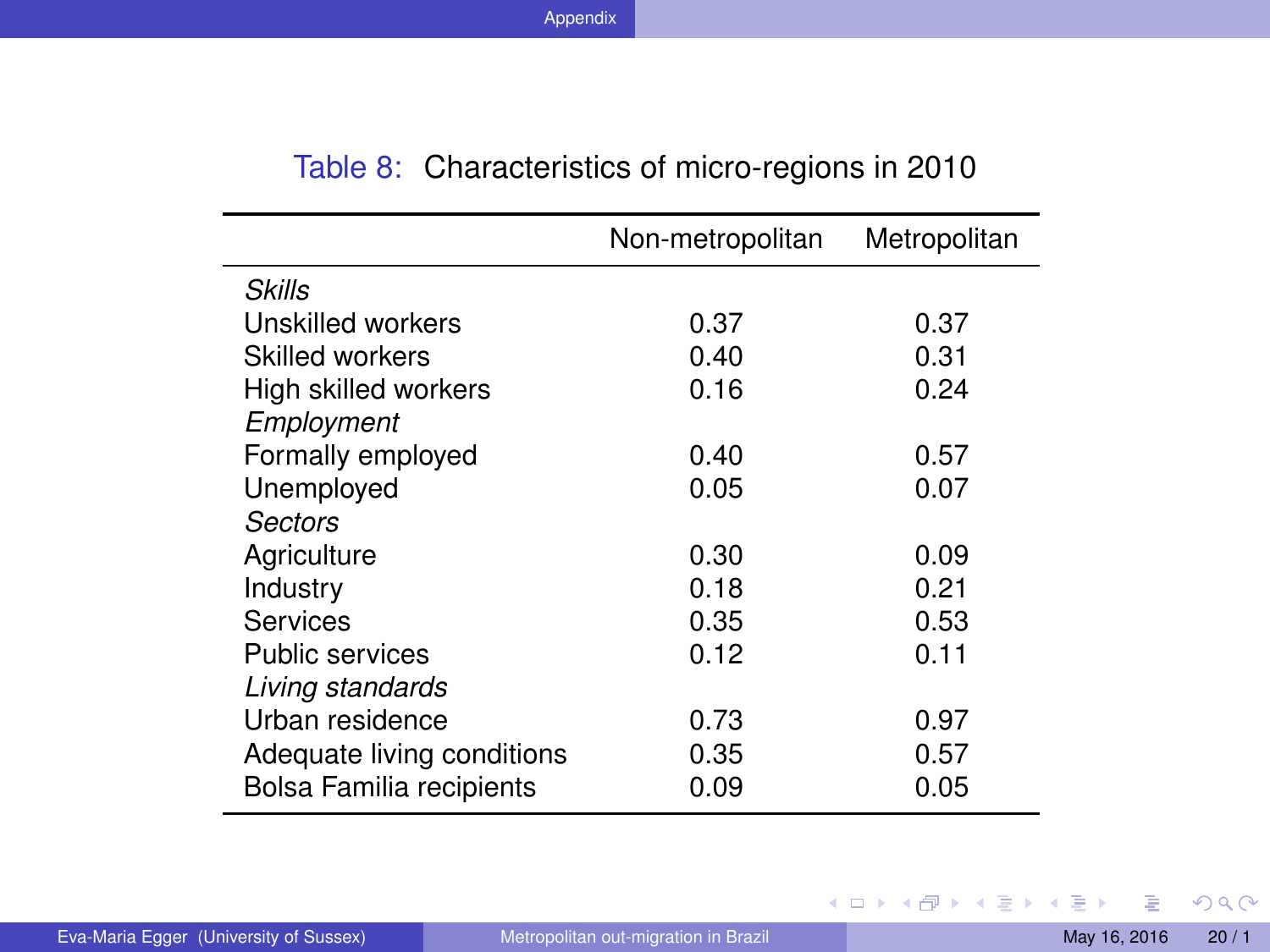#### <span id="page-20-0"></span>Table 9: Differences of actual and predicted wages for migrants, by migration direction

| Log(nominal wages)                                                    | N                | Metropolitan in-migrants<br>Mean | Std. Dev.    |  |
|-----------------------------------------------------------------------|------------------|----------------------------------|--------------|--|
| Observed<br>Predicted                                                 | 10,367<br>10,583 | 6.82<br>6.63                     | 0.87<br>0.57 |  |
| <b>Difference</b>                                                     | 6,695            | $0.18***$                        | 0.65         |  |
| Log(real wages)                                                       | N                | Mean                             | Std. Dev.    |  |
| Observed                                                              | 9,435            | 2.48                             | 0.84         |  |
| Predicted                                                             | 9,600            | 2.63                             | 0.50         |  |
| <b>Difference</b>                                                     | 9,435            | $-0.15***$                       | 0.65         |  |
| $Cianifiaanaalawala * 400/$<br>$10/14$ difference hatusan<br>$** E0/$ |                  |                                  |              |  |

Significance levels \* 10% \*\* 5% \*\*\* 1% of difference between observed and predicted wages.

K ロ ⊁ K 倒 ≯ K 君 ⊁ K 君 ≯

 $298$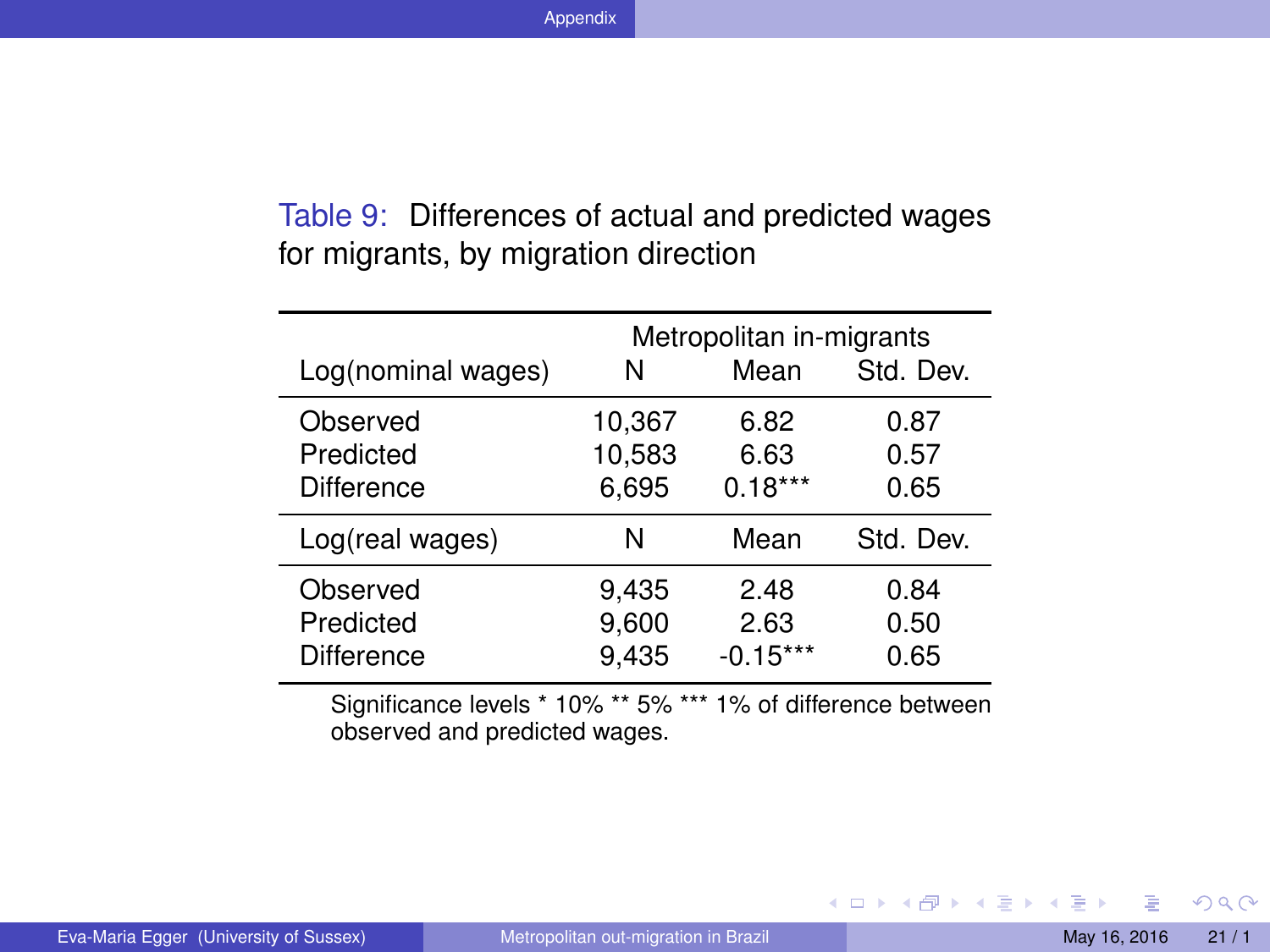<span id="page-21-0"></span>

Distributions are statistically significantly different according to Kolmogorov-Smirnov test of equal distributions.

**K ロ ト K 何 ト** 

×. **THE SE**  $\left( 1\right)$   $QQ$ 

E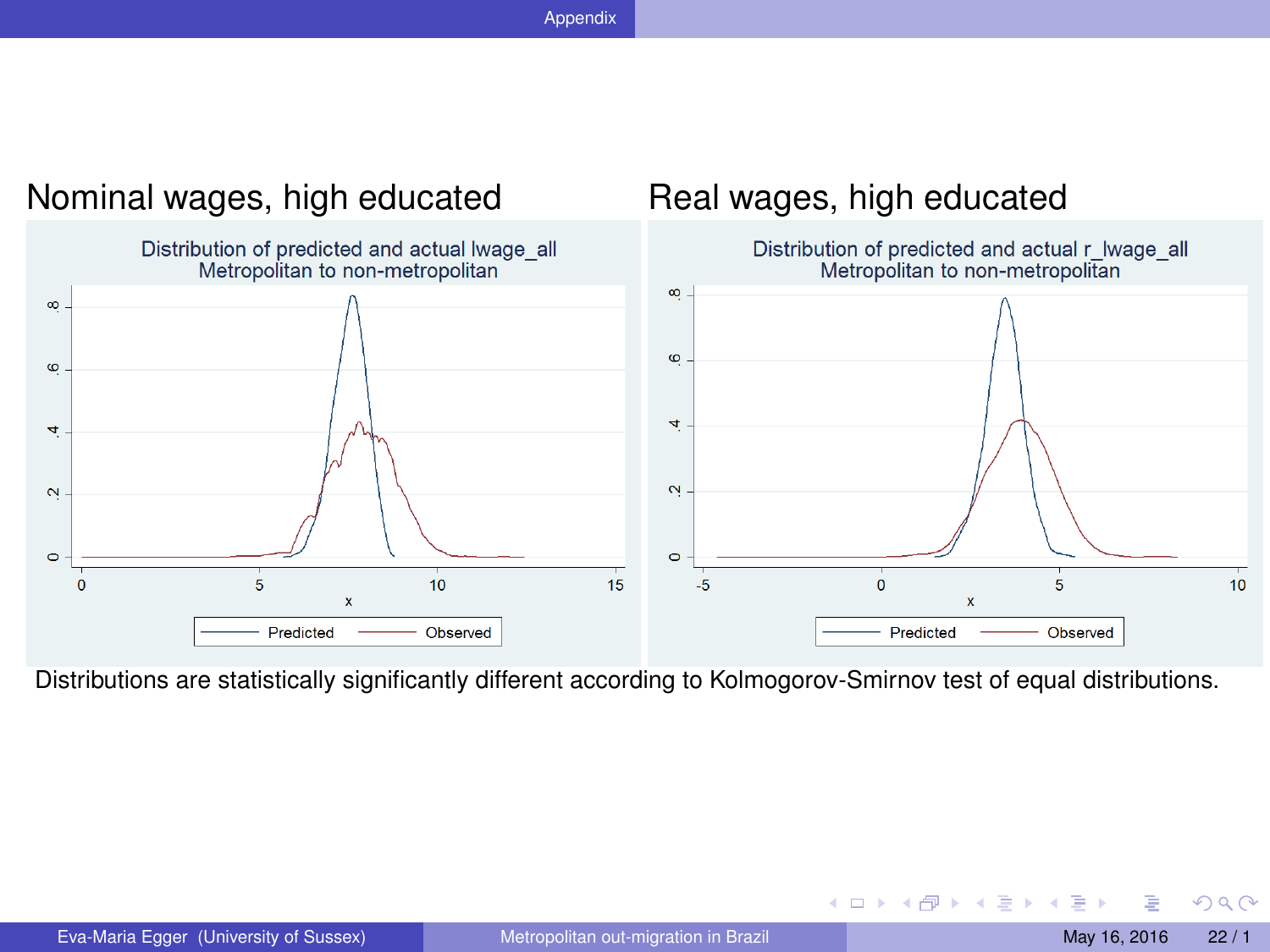<span id="page-22-0"></span>

Distributions are statistically significantly different according to Kolmogorov-Smirnov test of equal distributions.

**K ロ ト K 何 ト** 

→ 重 ★  $\rightarrow$   $\equiv$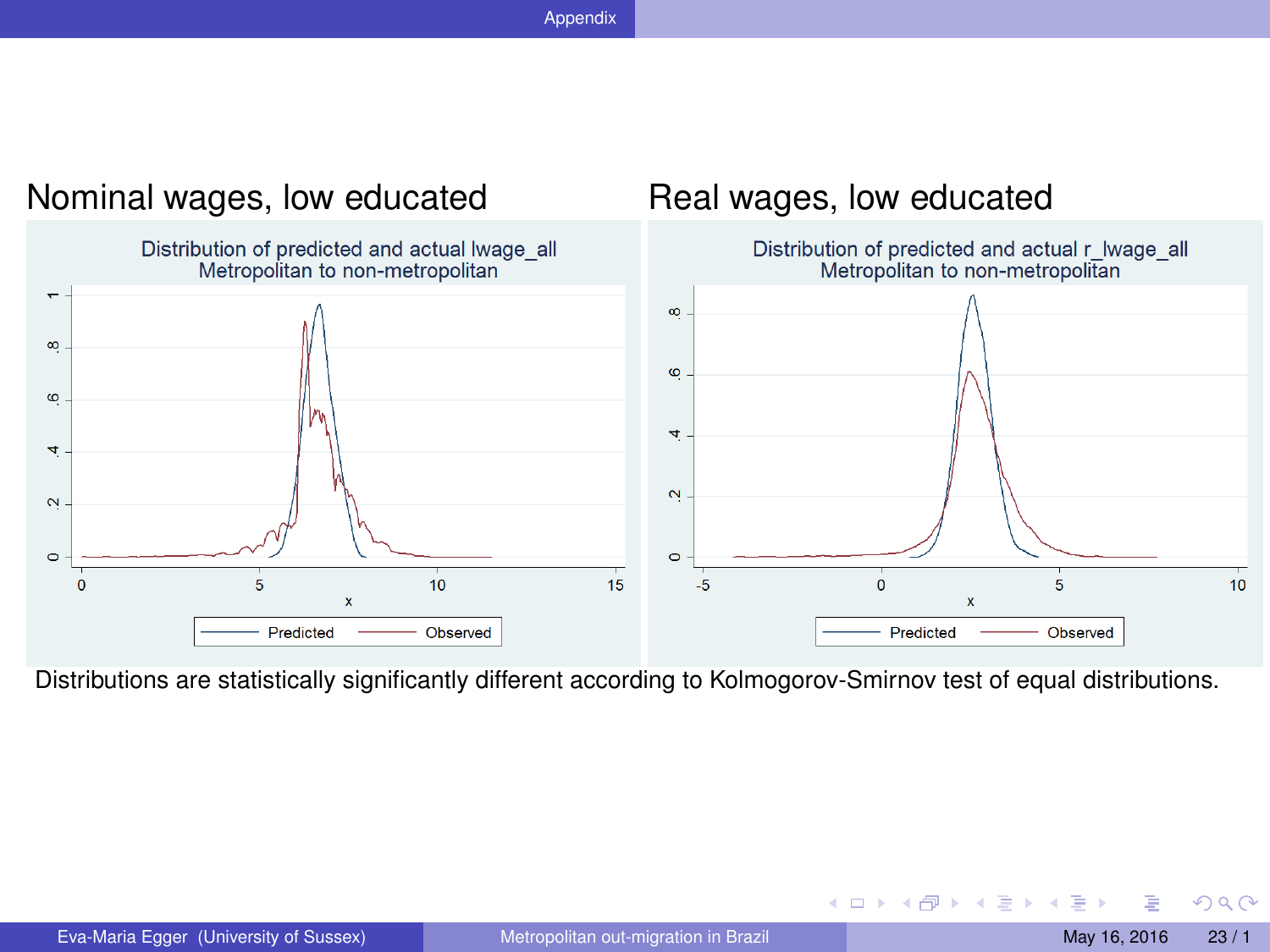<span id="page-23-0"></span>Table 10: Nominal and real wage differences between high and low educated migrants.

|                                                     | Nominal | Real |
|-----------------------------------------------------|---------|------|
| High and low educated out-migrants                  | 1.06    | 1.01 |
| High educated stayers and low educated out-migrants | 1.12    | 0.65 |
| High educated out-migrants and low educated stayers | 0.87    | 1.24 |
| High educated and low educated stayers              | 0.93    | 0.88 |

 $298$ 

K ロ ⊁ K 伊 ⊁ K ミ ⊁ K ミ ⊁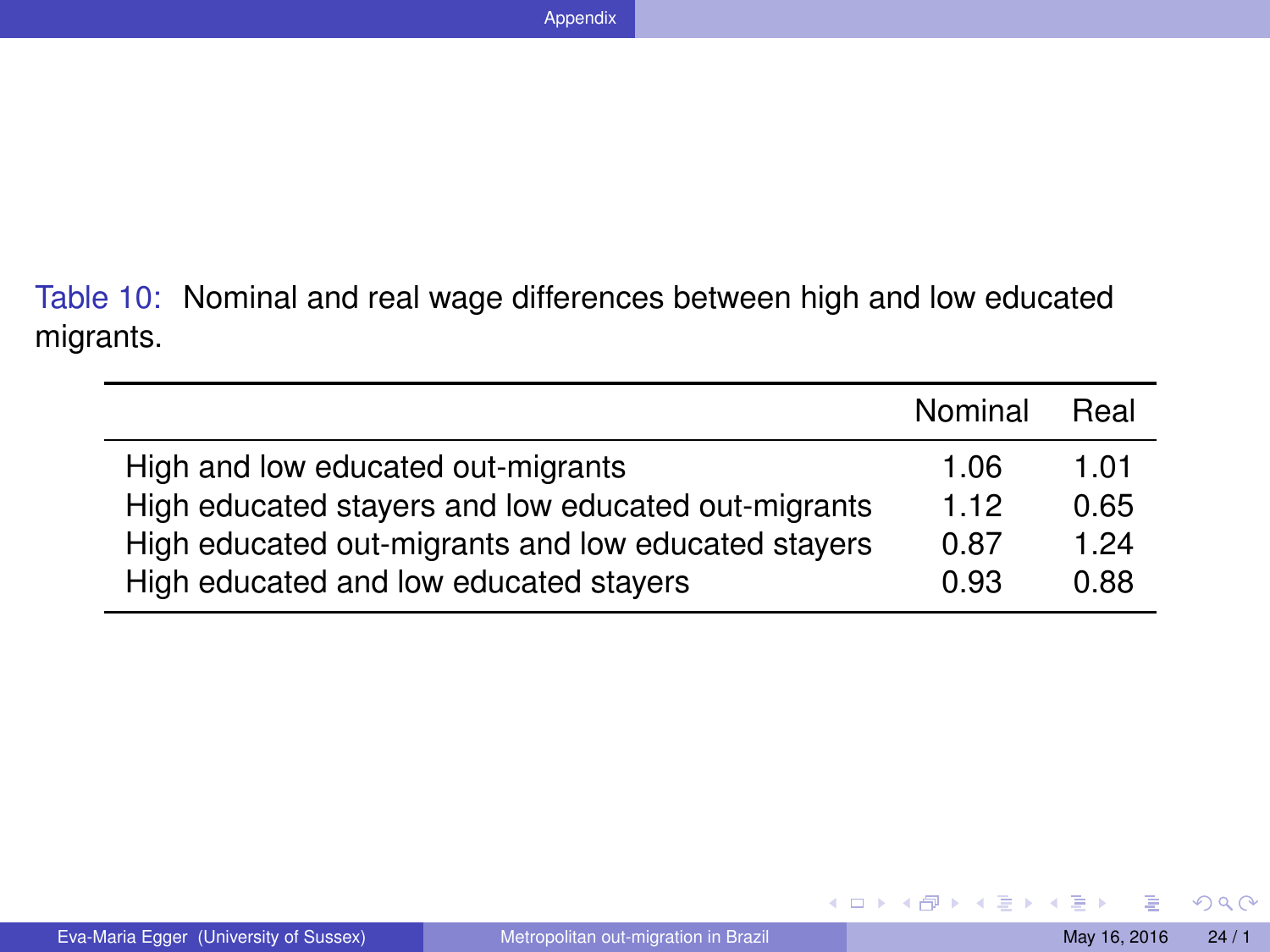### <span id="page-24-0"></span>**Motivation**



Figure 3: Prices and net-migration rate in 11 metropol[ita](#page-23-0)n [cities from 2001 to 200](#page-0-0)9. C<br>Eva-Maria Egger (University of Sussex) Metropolitan out-migration in Brazil

Eva-Maria Egger (University of Sussex) [Metropolitan out-migration in Brazil](#page-0-0) May 16, 2016 25/1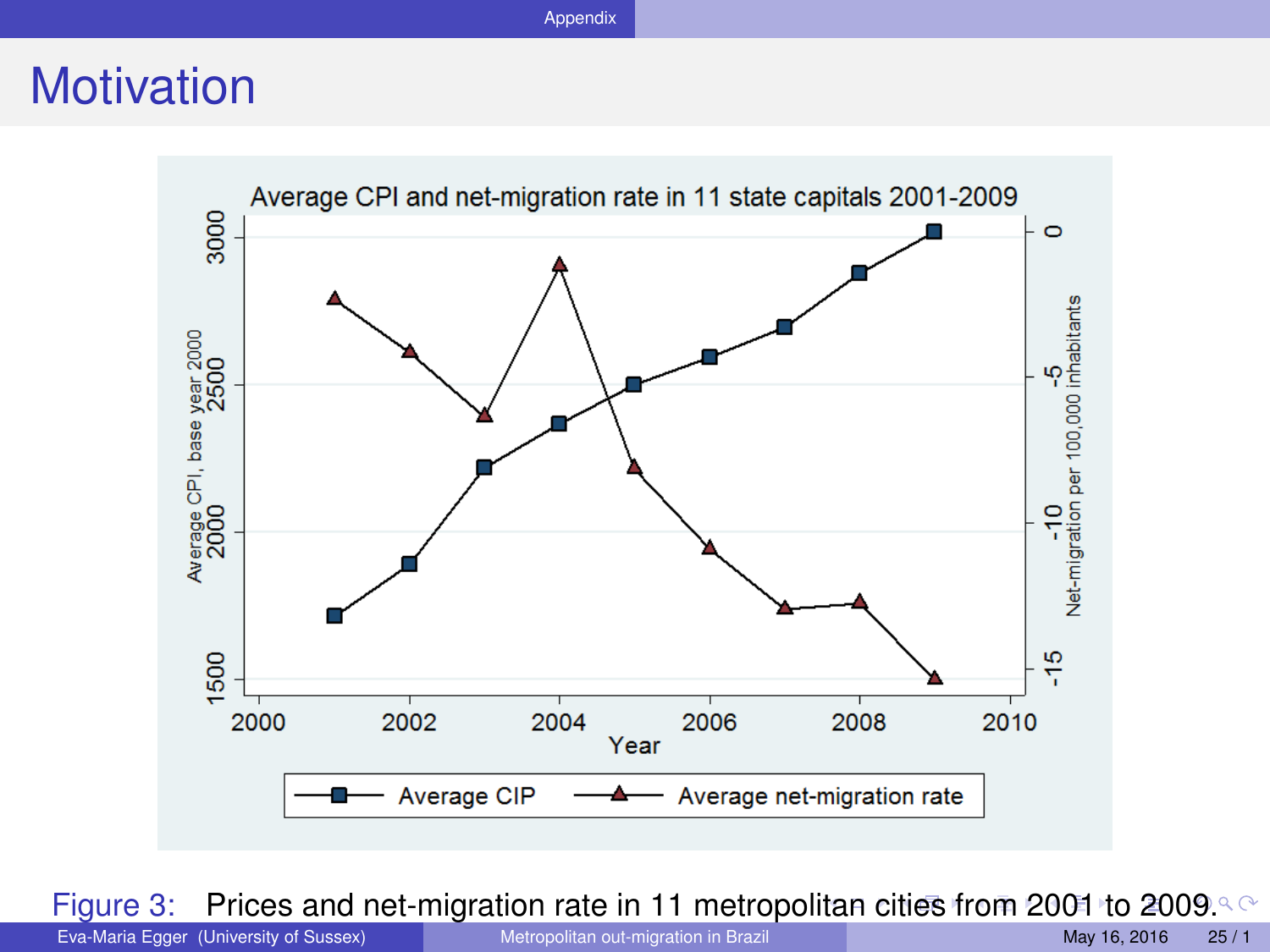### <span id="page-25-0"></span>**Motivation**



Figure 4: Nominal and real wages and immigration in 1[1 m](#page-24-0)[etropolitan cities 2001 t](#page-0-0)o  $\infty$ 

2009. Eva-Maria Egger (University of Sussex) [Metropolitan out-migration in Brazil](#page-0-0) May 16, 2016 26 / 1